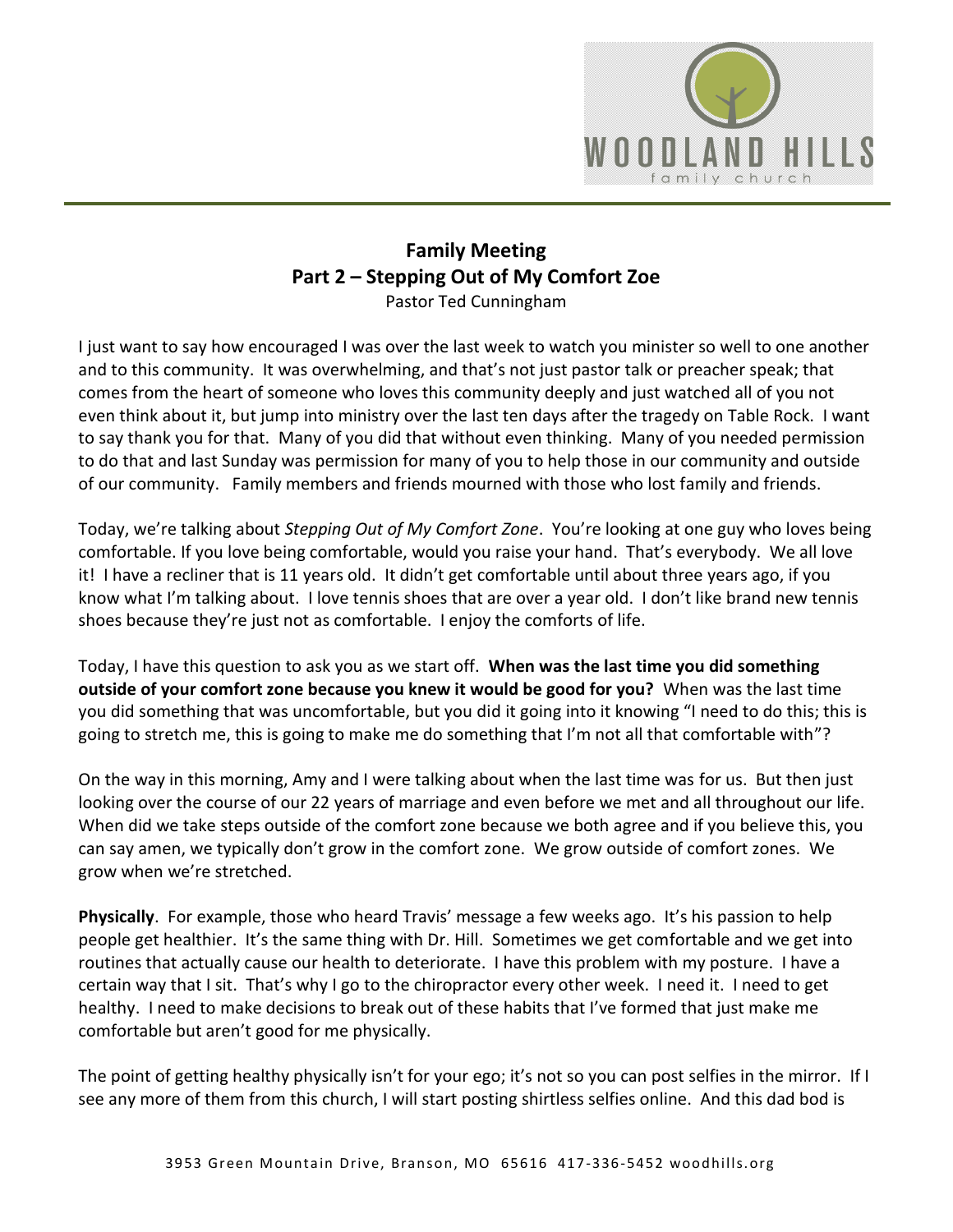going to go public just to make you all cringe. But, that's not why we do it. We do it so we can minister to other people. Maybe it's time for you to step outside of your comfort zone physically.

**Vocationally**. Maybe you've been on the same job or you've done the same thing for 20 to 30 years and you find yourself in a comfort zone. You go in with this mentality: *They owe me for everything I've done.* And the quality of your work today isn't as good as it was when you were trying to prove yourself and get better.

Getting out of your comfort zone may mean you need to start reading books in your field or something new. Go to a class, get another degree, get outside of your comfort zone. All of us, when we hit our 40s and 50s, we kind of get into this grove and we're just going to ride it out until retirement. Not good for us.

 About two years ago, I got way outside of my comfort zone when I refused to take on… I'm Pastor Ted from Branson, Missouri. That's how I get introduced places. Then someone introduced me as a comedian. I said, "Oh, I don't want that," because it comes with a lot of pressure because you have to deliver like three to five laughs a minute. I like to run back to content when people aren't laughing or it's a bad crowd. They said, "No, you've got to take it." So, I told Amy, "I'm just not comfortable." My wheelhouse is speaking to couples in churches, my passion is marriage.

Two years ago, I decided I would actually go for the sole purpose of doing comedy. TBN asked four of us to come out and film. Here I am, I've been a comedian for like 48 hours and I'm among professionals: Paul Harris, Steven Geyer, Jason Earls. We show up to TBN Studios and they tell us we're not going to have a studio audience. I was like, "What!? There's going to be nobody to laugh?"

I called someone in California. Paula McCloud, thank you very much. She brought her small group, so we had a studio audience of six that showed up for this taping. Paul Harris was like, "That's a Branson crowd if ever I've seen a Branson crowd." Paul obviously was the best; he just killed it. I called Amy for comfort before I taped this 20 minute comedy special. She goes, "That's what I've always appreciated about you, Ted. You're willing to take big risks and get outside of your comfort zone." No, I was really hoping to hear, "You've got this. you're going to do okay." Really, deep down, she's going, "I don't know? You may not be able to do this. I guess we'll find out."

We were just in Knoxville. I still do conferences and retreats, but I've been doing the Date Night Comedy thing. Amy and I were walking… We had just finished this wonderful dinner and we were walking back to our hotel, which was almost a mile away. We walked by this club. I looked through the window and there was lady with her back to the window, about ten feet off the window, on stage. There were about 30 people sitting around a table like this and their expression were like they were kind of bored. Every now and then you'd see a polite laugh and then they'd go back to resting their head in their hand. I look on the sign and it says, "Open Mic Stand Up Comedy."

Amy goes, "You should totally do it!"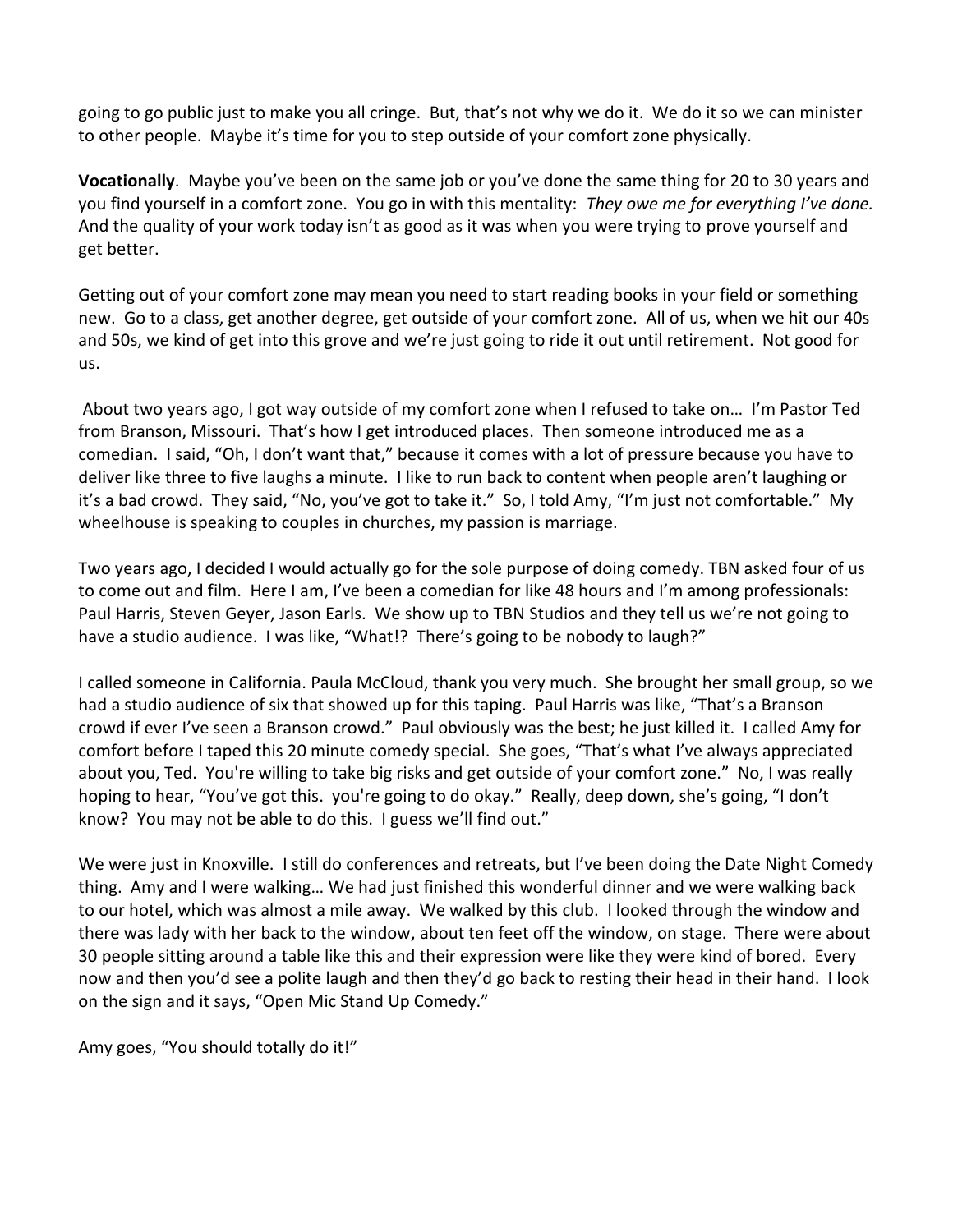I said, "Not on your life! Look in there at these people!" They were lethargic. I mean not one person was laughing or moving.

Amy says, "It'll be hysterical!"

I said "Yeah, for you."

There's nothing funnier than to watch somebody bomb on stage. Can I get an amen on that? It's evil of us, but when… Admit it. All the show people in here, when you go watch somebody else's show and something goes wrong, you get more joy out of that than you do the practiced lines. But, stretching myself…

There are so many easy yeses. And then sometimes I need to say yes to go do something that is just not comfortable because I've learned that failure makes us better. Bombing ain't bad for you. If you watch comedians… You know Jerry Seinfeld says, "If you're not ready for brutality mentality, you can't be in this business." You've got to stretch yourself and prove yourself. Some of us get into jobs and get into a rhythm and we're just going with the flow, but maybe you need to break out of what you've been doing.

In Branson, I know there's this big debate on whether the Chamber should be supporting the outdoor activities or the shows. Why can't we do both. I think we… This is what made Branson great, but what if this is the next step to make Branson great? Why can't we do both? Instead of "I gotta get my little piece of the pie," why can't we all work to make the pie bigger? I think that's where… Some of us have been like, "No we've done the shows this way for 30 years and it's how we're always going to do them." Listen, if as an entrepreneur, you start a business and your idea is "This is how I've always done it," and you don't think about your changing customer base, you will eventually go out of business. As a business owner, you know this. You have to be thinking through the mind of your clients and of your customers.

**Parentally**. Isn't it the job of a parent to constantly be pushing kids outside of their comfort zone, getting them to do stuff they don't want to do? The reason we don't see 18-year-olds on bicycles with training wheels is because at some point, Mom and Dad took the training wheels off.

We had one kid that was ready for it and one that said, "Nooo!" "I'm going to get behind you and you know you can do this and you're 12." No, I'm kidding. But you've got to get rid of them. "I know that's easy and you like to stop and not have to put your feet down, but you're going to have to learn some new things."

You probably taught them how to swim this way. You got them to study. They didn't want to study. They don't want to go to school in a couple of weeks, but as parents, we don't ask them if they want to go to school, we send them places outside their comfort zone. The goal of the parent is to make sure the home isn't too comfortable, and all God's people said… amen. We don't want them sticking around. Some of us have made our homes too comfortable and the kids are wanting to stay forever. We just dropped off two at camp for two weeks.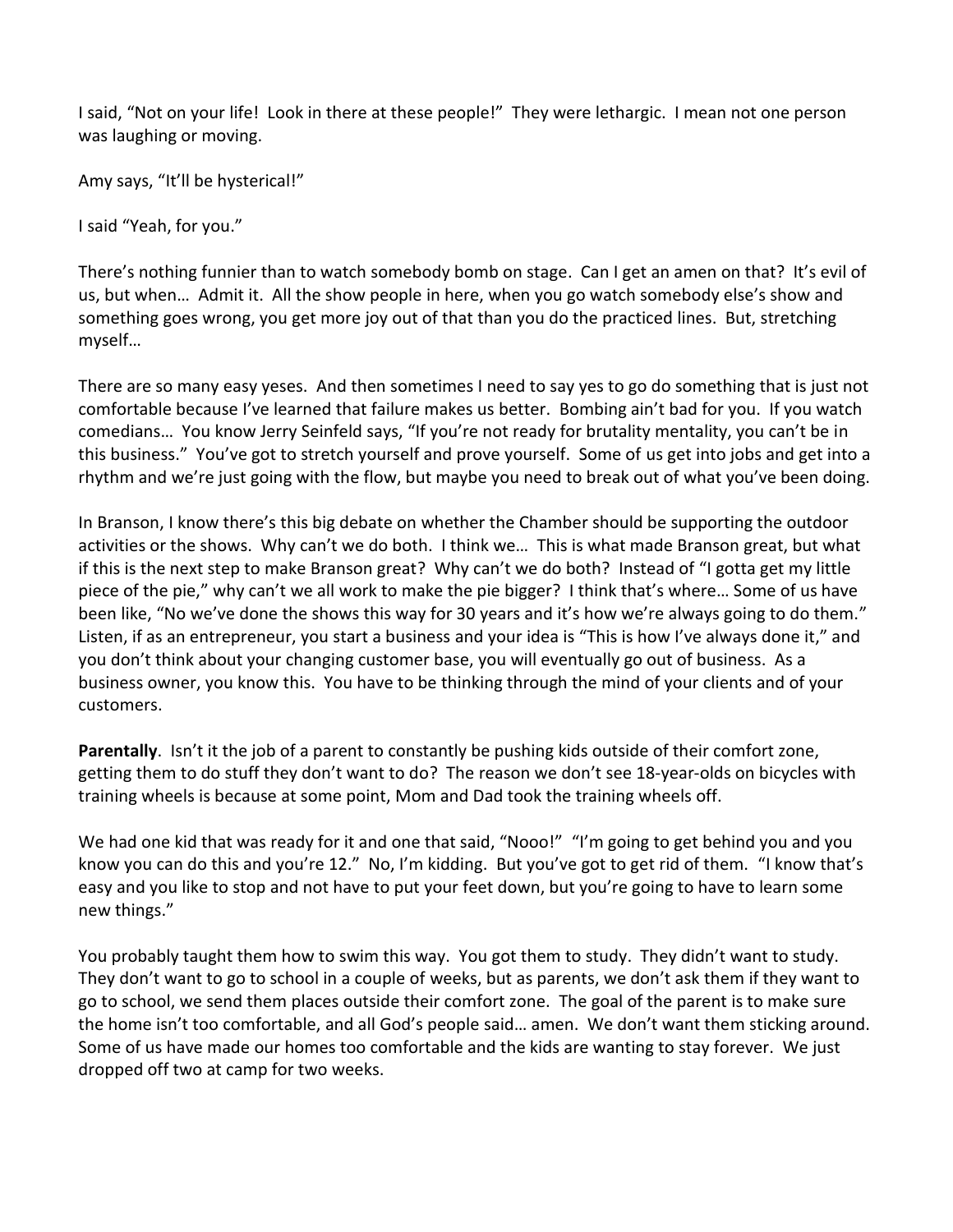**Spiritually**. Today, we're talking spiritually. If you have your Bibles, turn to 2 Corinthians 1. I know this. My faith is not growing if I'm constantly going before the Lord, asking him to keep me from trials, to keep me from troubles, to keep me from difficult times. I know I grow in my faith during difficult times. I haven't felt what I felt last week in our town… I haven't felt that in a church or community since 9/11. This is just me personally, just what I was experiencing in talking to people and spending time with people. I watched our community, through terrible tragedy, show up, grow, be stretched. I know that when I get in my comfort zone and just do the punching the clock thing… I've got to be stretched even in my faith because in faith, we grow through these difficult times.

That's exactly what Paul is going to talk about to the Church in Corinth. To understand the context, I think that as parents, we're going to understand the context of trying to do ministry in Corinth at this time. This city was in a state of just immorality, debauchery, vulgarity, and as parents, we know, as we're trying to raise our children in the ways of the Lord, culture is pulling them. It's like every day we get up we know they are going to be pulled in this direction, but we want to keep them grounded, we want to keep them centered. It's why we do family meetings.

Paul plants this church in Corinth and his letter back to them is "We've got to stay centered." You read this through a lot of Paul's letters. "Don't forget the Gospel of Jesus." The thrust of this letter is "How do we deal with the pain he's dealing with, with a church that is starting to conform to the culture around it?" When you read the tone and the text, you get that he is like, "Let's stay grounded in the Gospel of Jesus." He's going to explain the troubles that he's been though, the hardships that he's been through, and what to do when you face those.

*[3](https://www.studylight.org/desk/?q=2co%201:3&t1=en_niv&sr=1) Praise be to the God and Father of our Lord Jesus Christ, the Father of compassion and the God of all comfort, [4](https://www.studylight.org/desk/?q=2co%201:4&t1=en_niv&sr=1) who comforts us in all our troubles…* We're going to stop right there. There are three descriptions we get. God, the father of our Lord Jesus Christ, the Father of compassion, and the God of all comfort. We're going to see what comfort in Christ looks like today. It is an infinite, overflowing wellspring. It's the core message of the Christian faith. It's what many of us have been singing in church our whole lives. "Jesus loves me, this I know; for the Bible tells me so." This core message is when we go through troubles, we lean into the Father of compassion

Yesterday was a fun day for me as a dad as we were packing up the kids, knowing they are going to be gone for two weeks. They didn't get clingy, but they got closer. They were coming around, giving more hugs. I say they, but my daughter was coming around giving more hugs, asking how I was and what was going on. I could just tell that thinking about the unknown of what time away from parents looks like for two weeks. She's leaning into her father.

The core message of this text is when you and I experience… Here are all the descriptions we see from the word *troubles*, and they are used over nine times in this book. Troubles also means pressures and distresses is what he's saying. The pressures from the world pulling us away and now the pain of actually seeing some of the followers of Jesus going that way; this is causing great distress on Paul. The hardships that he has dealt with… You're talking about imprisonment and beatings and the harassment.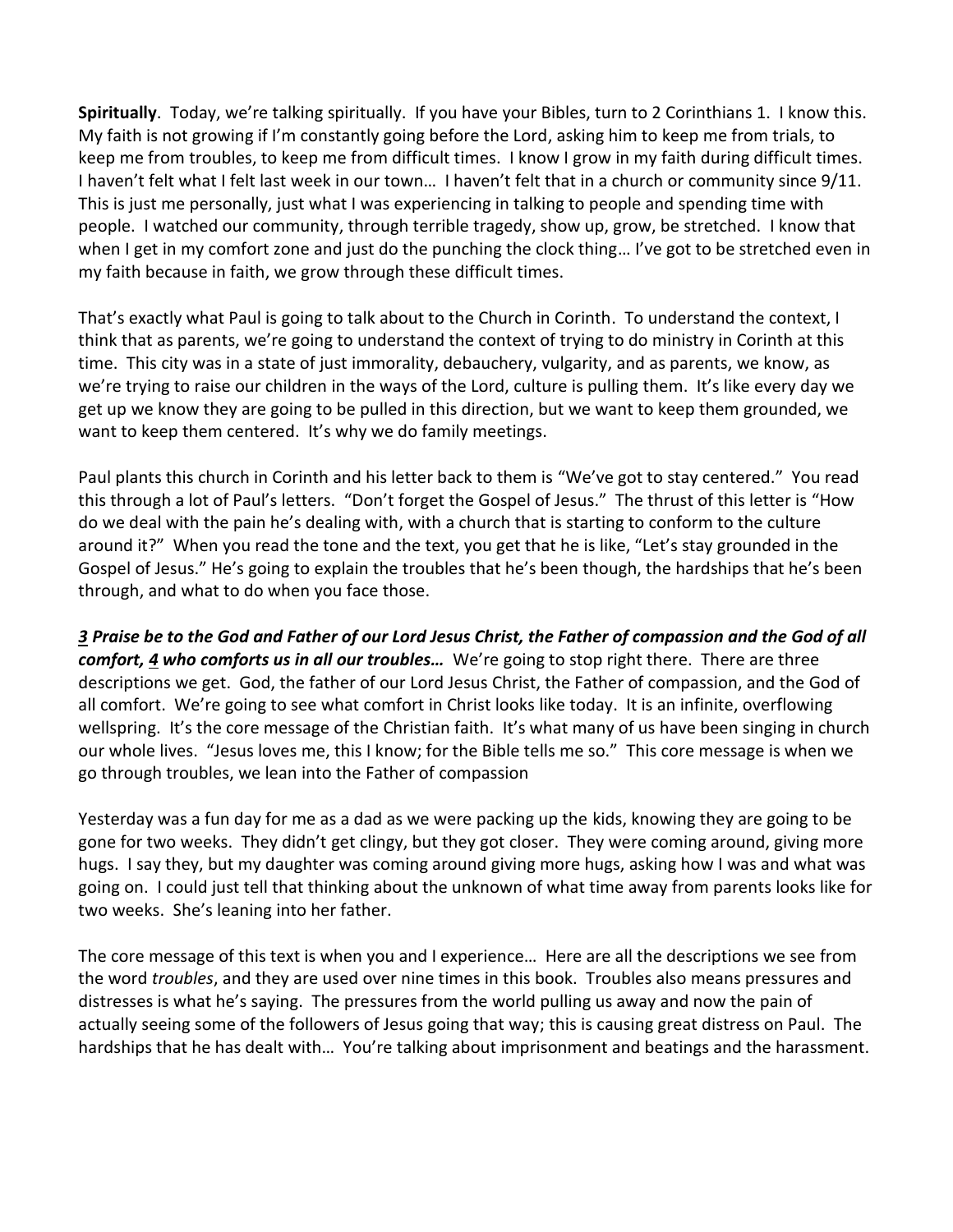If you have made a decision to follow Jesus, memorize this list. You will have troubles. You will have pressures. You will have distresses. There will be hardships. You'll be harassed. But, the goal here and the thrust of the whole letter is that you and I lean into our heavenly Father, the God of all comfort and compassion. Here's the thrust of it:

**Troubles takes us out of our comfort zones and comfort zones defined would be external and temporal, and into the comfort of Christ, which is internal – what's going on inside of us – and eternal.** Some of us, when faced with troubles and trials and difficult times, immediately think, *Okay, this is going to pass; I should just get it over with as quickly as possible. It's what's going on out there, but I just have to get away from this.* That's our first reaction, when our first reaction should be leaning into the comfort of Christ, leaning into "Jesus loves me, this I know; for the Bible tells me so." It is an unlimited, infinite, overflowing supply available to us at all times. That's where we lean in. Now watch. I'm going to go back and read the passage again and then pick up what we do once we're comforted in Christ.

 *[3](https://www.studylight.org/desk/?q=2co%201:3&t1=en_niv&sr=1) Praise be to the God and Father of our Lord Jesus Christ, the Father of compassion and the God of all comfort, [4](https://www.studylight.org/desk/?q=2co%201:4&t1=en_niv&sr=1) who comforts us in all our troubles, so…* Once we've been comforted, what do we do with it? *…that we can comfort those in any trouble with the comfort we ourselves receive from God.* We are the conduit, we are a channel; it comes through us, we receive it, not just to become spiritual glutens, but to use it and to give it away.

I heard a pastor this week say… People in his church were crying out for deeper Bible teaching and he said, "Just don't be confused in thinking… If you've been going to Bible study after Bible study and doing nothing with it, you're a spiritual Bible study glutton. You need to do something with it. You need to practice it. You need to get outside and do something with, not just gather up a bunch of head knowledge."

*5 For just as we share abundantly in the sufferings of Christ...* **Jesus said, "Take up your cross and**  $\overline{a}$ follow me." *…so also our comfort abounds through Christ.* Yes, we take up our cross and we are comforted as we lean into our heavenly Father. *[6](https://www.studylight.org/desk/?q=2co%201:6&t1=en_niv&sr=1) If we are distressed, it is for your comfort and salvation…* not your justification, but the continuing of your growing in the faith – sanctification. *…if we are comforted, it is for your comfort, which produces in you patient endurance of the same sufferings we suffer[. 7](https://www.studylight.org/desk/?q=2co%201:7&t1=en_niv&sr=1) And our hope for you is firm, because we know that just as you share in our sufferings, so also you share in our comfort.*

**The comfort of Christ is not for you to live a comfortable life, it is for you to serve others through their hardships**. The comfort of Christ, bottom line, is not for you to live a comfortable life. The self-help books or preachers or teachers that you would read or hear that it's always about you… At this church, you know it's not always about you. It's not always about me. It can start with you, but let it go through you, let if flow from you. It's not just so you can live a happier, healthier, wealthier life, it's so you can do something with it in serving other people.

Let me ask the question I asked to start the message, changing only one word. When was the last time you did something outside of your comfort zone because you knew it would be good for others? When was the last time you served?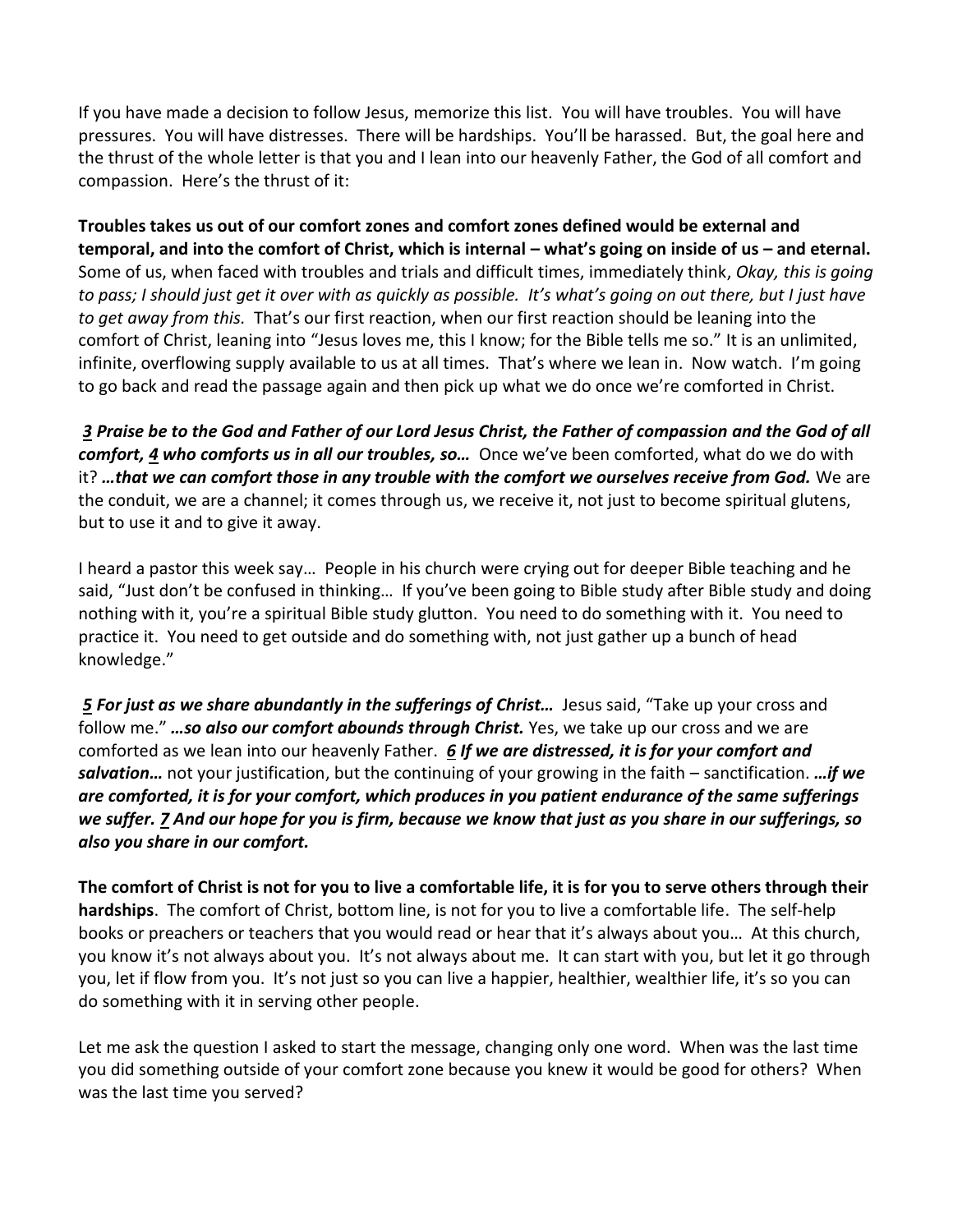The Lord's timing is perfect. This message was prepared by two Thursday nights ago and then changed after the tragedy. As I'm looking back over the notes in light of what happened and in light of how this town has responded to it and in light of how you the church has responded to it. I see that God knew the message that needed to be given.

If you've been around for any period of time, you know this isn't how I often talk. I don't deal a lot in mysticism. I pretty much stick with the scripture and practicals. But, when it is obvious that God is clearly moving and speaking, we are to clearly communicate that. What have you done that's been good for others? There are times that I have to get outside of my comfort zone. We have this thing in the church that we like to lean back on when asked to do something that's outside of our comfort zone. We'll say, "Well, that's not my gift" or "That's not my calling." But it is your Christian service.

I'm not gifted in evangelism, but yet evangelism is my Christian service. There are guys and women around here who evangelism flows out of them. Plenty of times I've been with Joe White when… I mean in your face compassionate and bold evangelism… Within seconds, he gets into it. I saw him walk right up to somebody in an airport and share the gospel with a Fox News anchor. I know you think all Fox News anchors are Christians and you're like, "This story would be more believable if it was a CNN anchor," but we believe Fox News anchors and CNN anchors need the Lord and all God's people said… amen.

He walks right up to him and starts sharing the gospel. My immediate response was to hide and watch from a distance. That's terrible. I can just imagine Joe, "And that's my pastor back there behind the pillar. Ted, you can come out; I'm just telling him about the Lord." So, I'm telling you it's not my spiritual gift and I don't get invited to churches to do evangelistic crusades. When I do get invited, it just prompts me to go, "I can share Jesus, but I'd rather do your date night because there are other people way more equipped and way more called, and the Lord has them in the church for this purpose. Use them."

But, I don't get to take that attitude when I meet someone on the street that needs the Lord. I can't be like "Okay, let me get someone who can talk to you." No, I'm going to go outside of my comfort zone. I can't think of a more outside my comfort zone moment. As a pastor of over 20 years, sharing Jesus boldly with a perfect stranger is still way outside my comfort zone, but I do it because it's my Christian service and they need to hear it.

There are times I get engaged in a conversation and just flows easily because this person is ready, but what about the person that's not ready. So, there are comfort zones even within that. "This person is asking for it; this is the perfect opportunity." "This person doesn't want it, so I'm sure they don't want to hear anything about it." No. Share.

We have a core value. We're going cover a core value at our church this week and another one next week. Here's the core value we're covering today out of this. **We believe that Woodland Hills Family Church every member is a minister.**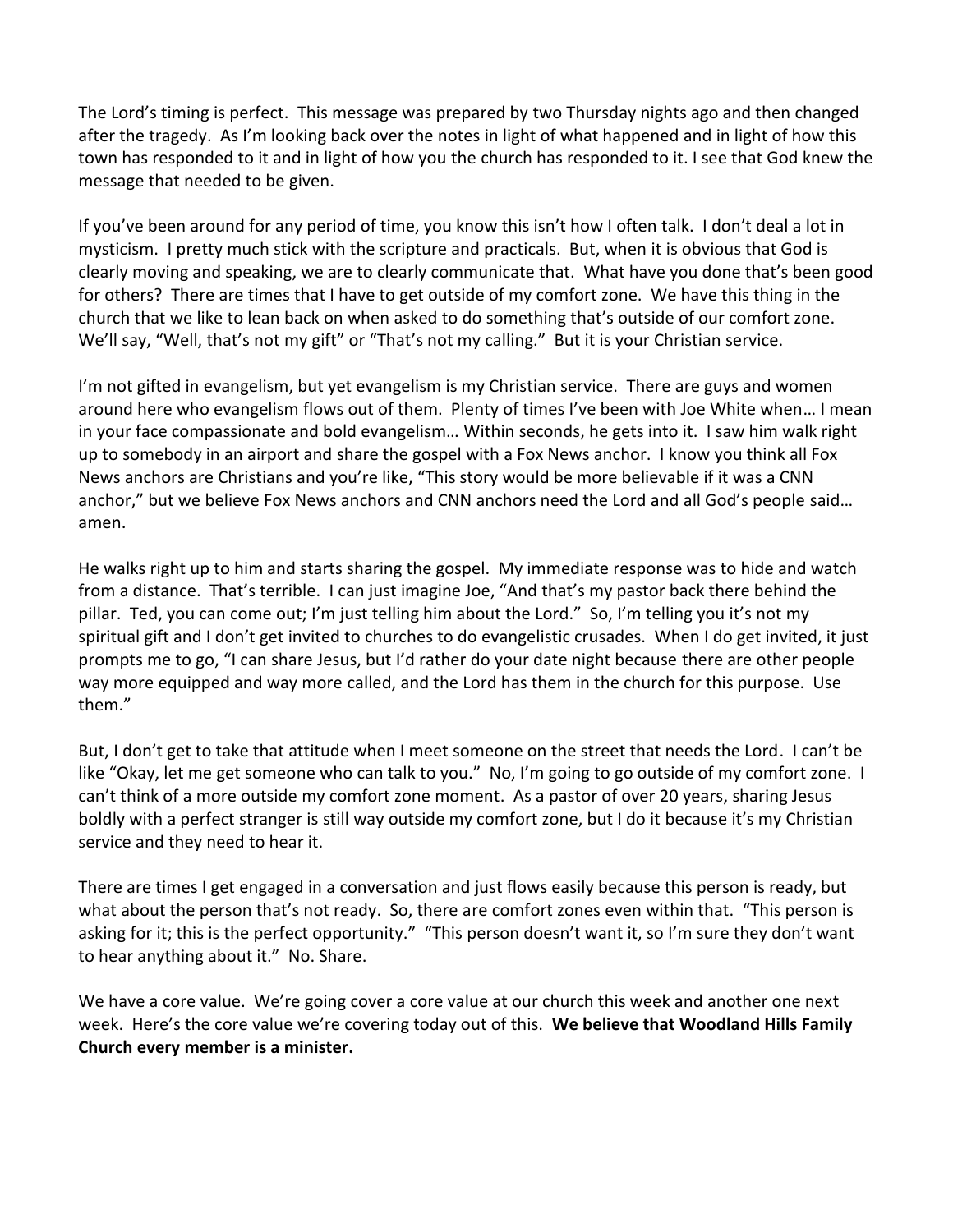I get that in 1 Peter 2. *[4](https://www.studylight.org/desk/?q=1pe%202:4&t1=en_niv&sr=1) As you come to him, the living Stone…* Jesus is the corner stone of the church. We sing about this at this church. *—rejected by humans but chosen by God and precious to him— [5](https://www.studylight.org/desk/?q=1pe%202:5&t1=en_niv&sr=1) you also,* follower of Jesus, *like living stones, are being built into a spiritual house to be a holy priesthood…* So, we believe in the priesthood of the believer. If you are follower of Jesus, you are called to be a minister. Some of you come from maybe more mainstream denominations where there was one guy or two or three or four, male or female, they were the ones you went to and called minister. Here, we believe if you claim the name of Christ, according to the scripture, you are part of the priesthood of the saints and you are called to be a minister. That means that when you go through difficult times, when you are challenged, and you have troubles, you're hard-pressed, harassed, dealing with internal pressures, what do you do? Here's what this means playing out a little bit more.

**You don't need THE pastor, you need A minister**. You did this last week and you've done this for the last ten days in this town and it has been beautiful. So, what do you do when you've experienced the comfort of Christ and you've been growing in your faith and you meet someone who needs to be comforted, someone who is going through a difficult time? To kind of say it in a different way, you don't need to go find the pastor, because he's probably on Table Rock, you need to be a minister. When people call the church and say, "I just passed someone in need, what can we do as a church?" The church was already there. It was in you. You had the freedom right there in that moment to be a minister of the gospel of Jesus and meet the need. Reach the person. Spend time. Be part of the priesthood of the saints. Don't think you're not qualified or be afraid you won't know what to say.

I take you to ten days ago when, at City Hall, there were gathered survivors and then the family members of those not yet found. It was probably around 10:00 at night and then as we approached midnight, there were still reports coming in and there the families sat. Our city officials, our first responders… I'll say it again, I know I said it last week. I could not be more proud of how well they responded to that and not just doing their jobs in saving people, rescuing people, but they were compassionate and caring. You could see it. It was all over everyone in the room.

When the City Manager walked in to give a report, on the second row on the righthand side, she had not been given official word yet. She didn't know, but it was a couple of hours after the accident, and there sat the Duck driver's wife. I could tell the moment I looked at her that she was a charismatic believer, on fire for the Lord. When the City Manger made this compassionate update, I just looked down at her. Again, no words spoken. I just looked down at her and she had her head down and as the announcement was being made, she just lifted up her hand toward the Lord. That was ministering to me.

Here is one… You can't get in more of a tragedy than she was in and in the middle of that, was a woman… I just sat there. I already had this message prepared, so this passage is going through my mind and my immediate thought was there's a woman who understands the comfort of Christ and she's leaning into it right now. There were probably 20 pastors around the room and I wanted to make sure they all didn't say anything. I didn't want to ruin the moment. She was leaning into the comfort of Christ. No one said anything because we were all being ministered to by her and her testimony before the Lord. She's a minister. You're a minister. God's called you to encourage people, to comfort people, to be the hands and feet of Jesus.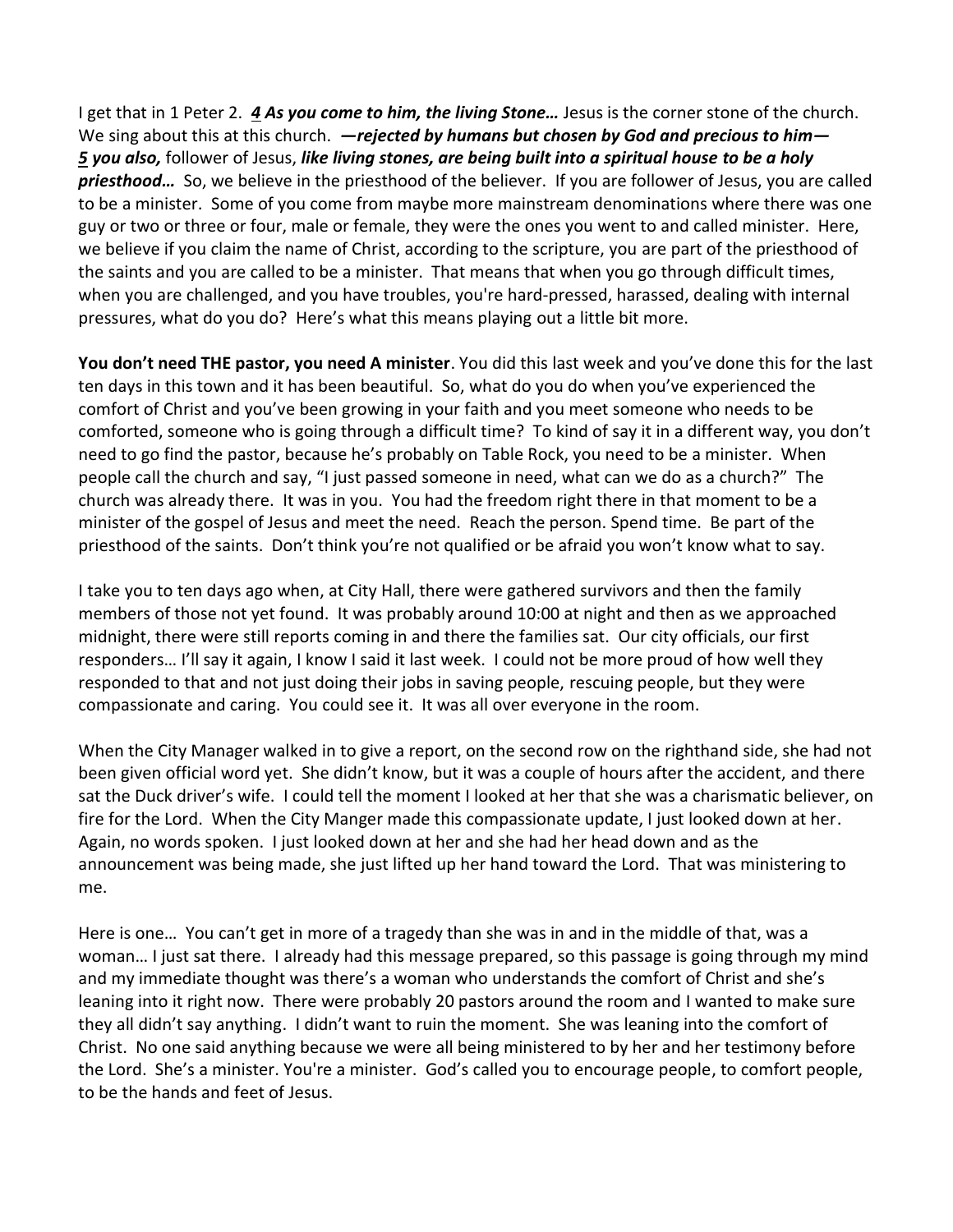If I can just tell you, yes that was a tragedy ten days ago and we're still reeling from that in our community, but I want you to know every single week at this church, every week without exception, people are walking through those doors having experienced some sort of tragedy in their life. Whether that be a divorce, whether that be a child who was killed in automobile accident, whether that be a child that took their own life. You wonder how I can say that? It's because we minister to those people all the time. They are here right now. They are dealing with suffering and hardship in their life. May we never be a church where there are like five people that can comfort that person.

Last week, we had almost 2,100 people here. We can now say we're a church of thousands that can meet the needs and minister to those who are struggling and having hardship in this community. I'm here to tell you it's time. I say this boldly as your pastor. It's time we step out of our comfort zones and start comforting others. Some of you have been coming here for a long time to be comforted in your own walk with the Lord and you hear me say it week after week. Can I just encourage you? It's time to step up and step out of your comfort zone. Let the Holy Spirit call you by name right now to find a way to minister, to find a way to serve.

We have something we do every year around here called the Sweet Spot. Today, some of you've already had it coming in, but you're going to be leaving here in a second and there's ice cream set up out there still. How many of you have already had it? Okay, no double scoops. No, I'm just kidding. If you'll sign up for a ministry today, we'll give you that and six steak knives. Do you see what I just did right there? I'm going to hear from about ten of you. You did it again. "The Lord took us into a moment and you felt like you needed to bail us out from what the Lord was doing."

Step up and step out of your comfort zone. You've been comforted… Some of you have been in here like me and my 11 years old recliner; you've been here for 11 years and you have reclined and you are comfy cozy. I just want to challenge you. If you're heart last week was we've got to do something, we've got to serve, we've got to help folks, what are the needs? What can we do? And you were coming up to me left and right with I've got this and I've got that, I can offer this, I'd like to make a donation. Don't let just this period of time be your only opportunity to minister because there is tragedy, trouble, and heartache all around you. Serve. When you go out, you're going to find places to serve.

Get a scoop of ice cream, look at the opportunities, and sign the card. Please, I'm asking you. This isn't just so we… We're not into warm bodies around here. If you're not passionate about something and you're not going to get into it for the purpose of serving, we don't just need to fill slots. What we are looking for… I already joked a little bit about Lea Ann Holsteen holding the baby and taking a nap, but she doesn't want me sharing this, but here we go. I heard this story last week. I can't even tell you how long the Holsteens have been coming here. They will probably tell me after the service. They've been coming here a long time. I just heard this story last week. She always on the schedule to serve in Critter Street, but she brings her tee-shirt for Critter Street every week in case someone doesn't show up. That's someone who gets it.

If you've ever shown up to a Critter Street classroom or Crew or any of our student ministries or WildWoods and you've walked in and seen the panicked looked on someone's face, it may be because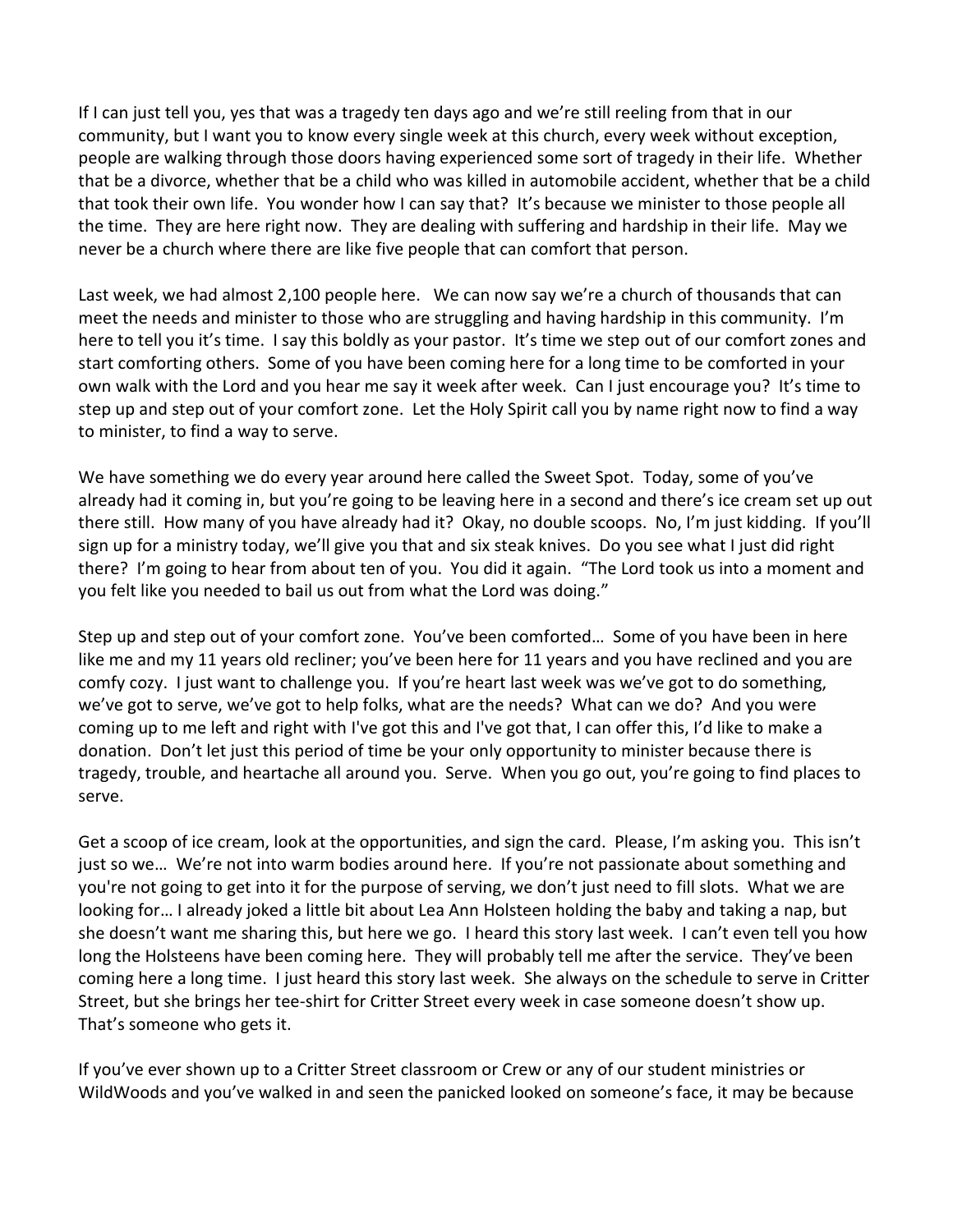they're now doing something for someone who didn't show up last minute. Step up and show up. Serve people. Minister to the people. They are all gathering here each week. I can't encourage you enough to be a part of what God is doing here.

And then a big change is coming September 9<sup>th</sup>; we're going to three services. Some of you are like, "No! You promised us you never would." I'm with you. I fought this for a long time, but I'm fully in now. I couldn't be more into this. Some of you see this and you're like, "Well can we talk about it?" No. Because I think we looked at it last Sunday. Service times really start to go down, they pale in comparison to what lessons we were learning last week. Don't run from that.

What we're asking… We ask the 9:00 service to attend the 8:30 and we're asking the 11:00 to attend the 11:30. Last week, it was standing room only in this service. We probably had about 30 people that couldn't find seats in here. Just to encourage you, if you would attend the 11:30, please park in Express Parking. We're changing the name from Fast Pass to Express Parking. It's one more minute longer of a walk from Express Parking than it is from the back side of this parking lot. We feel this is going to be very congested. We're trying to ease that up as much as we can for you. If you're dropping kids off at the Cabin, you'll notice it's even a shorter walk. We want to encourage you to use express parking. A couple hundred cars a service are already over there and we would like several hundred cars a service to park over there to ease this up. You notice the margin between services is a little tight. We want to encourage you. Please, if you would, take the 11:30. What we don't want to see happen is to start these three services and the 10:00 is automatically at 100% capacity. Our 9:00 and 11:00 right now are over 90% capacity, so we're hoping to evenly distribute this.

Another very important announcement to make. For cost savings and all of that, we're not going to livestreaming all three services. We will only be livestreaming the 10:00 for the people who are on vacation or stayed home because it rained. I wasn't here when I got the reports and I get them every Monday morning. I read on the report that one Sunday… It did rain that Sunday morning. It wasn't even blowing, it was just kind of a light rain, but when I looked at the report, I laughed out loud when I saw 350 down in attendance. I thought *350 people stayed home or didn't show up because of the rain?* I remember my very first thought was *I know Lord you said take up my cross and follow you, but certainly you didn't mean going to church in the rain.* So, here's what we're asking you to do. **Take up your cross and grab an umbrella.** 

If you commit to a ministry… Here's the hard part for me. After the first service, we had a big stack of people committing to serve, but after we do follow up this week, my fear is it will be much smaller. "I got caught up in the moment and you guys put those sprinkles on the cone and got me all excited, so I signed up." Man, if you commit, step out and show up. Be a part of what God is doing here.

Again, I'll say the word, I don't want to overuse the word, but I was overwhelmed because of how well you've been doing this over the last ten days. The Lord is using this church. He's using you. You have a responsibility and a role to play as a minister of the gospel of Jesus. If you have been comforted in Christ from your Father in heaven, the God of all compassion, we're asking that you take that and don't just sit on it and live a comfortable life, but stretch out and step out and serve.